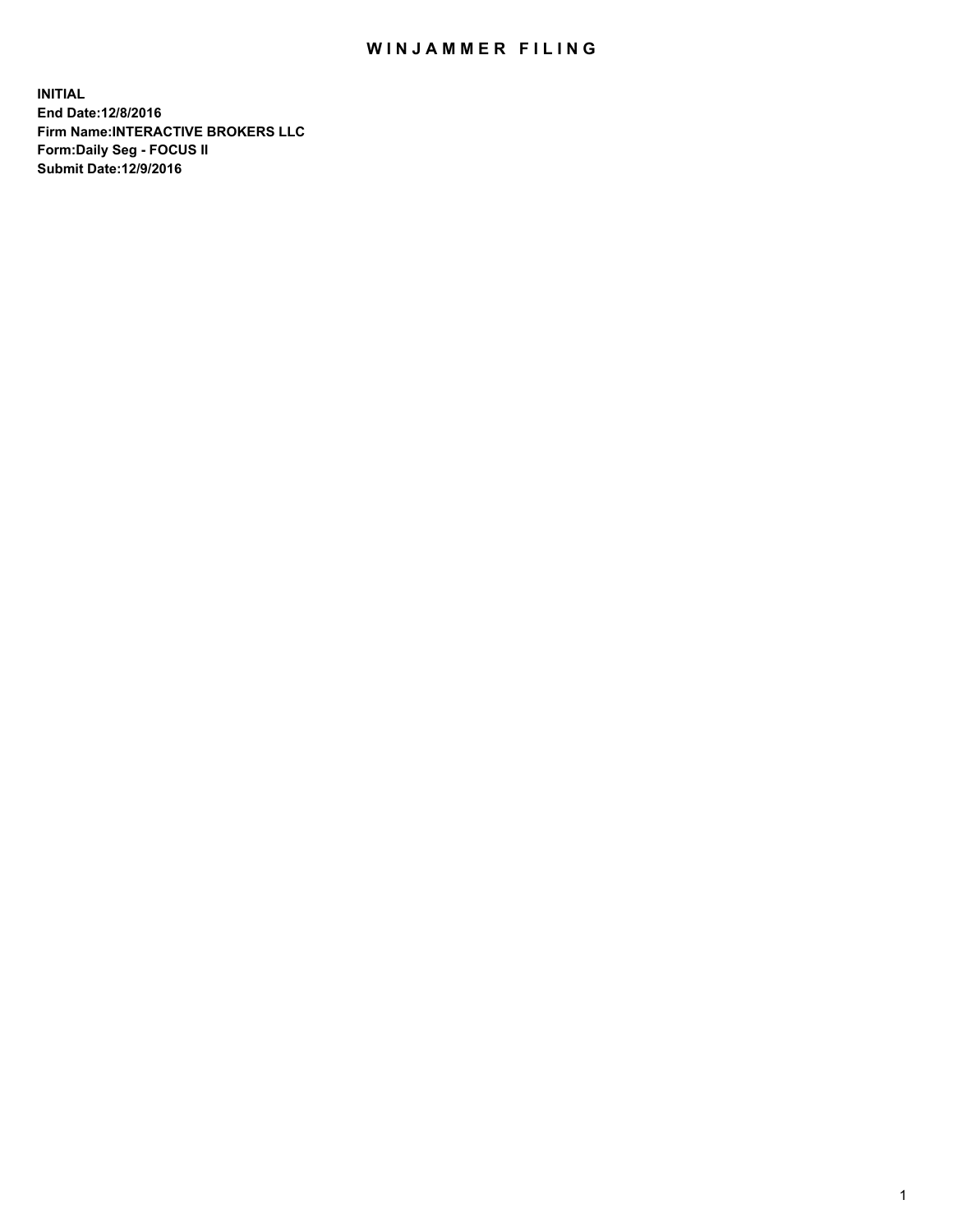## **INITIAL End Date:12/8/2016 Firm Name:INTERACTIVE BROKERS LLC Form:Daily Seg - FOCUS II Submit Date:12/9/2016 Daily Segregation - Cover Page**

| Name of Company<br><b>Contact Name</b><br><b>Contact Phone Number</b><br><b>Contact Email Address</b>                                                                                                                                                                                                                          | <b>INTERACTIVE BROKERS LLC</b><br><b>James Menicucci</b><br>203-618-8085<br>jmenicucci@interactivebrokers.c<br>om |
|--------------------------------------------------------------------------------------------------------------------------------------------------------------------------------------------------------------------------------------------------------------------------------------------------------------------------------|-------------------------------------------------------------------------------------------------------------------|
| FCM's Customer Segregated Funds Residual Interest Target (choose one):<br>a. Minimum dollar amount: ; or<br>b. Minimum percentage of customer segregated funds required:% ; or<br>c. Dollar amount range between: and; or<br>d. Percentage range of customer segregated funds required between:% and%.                         | $\overline{\mathbf{0}}$<br>0<br>155,000,000 245,000,000<br>0 <sub>0</sub>                                         |
| FCM's Customer Secured Amount Funds Residual Interest Target (choose one):<br>a. Minimum dollar amount: ; or<br>b. Minimum percentage of customer secured funds required:%; or<br>c. Dollar amount range between: and; or<br>d. Percentage range of customer secured funds required between: % and %.                          | $\overline{\mathbf{0}}$<br>$\overline{\mathbf{0}}$<br>80,000,000 120,000,000<br>00                                |
| FCM's Cleared Swaps Customer Collateral Residual Interest Target (choose one):<br>a. Minimum dollar amount: ; or<br>b. Minimum percentage of cleared swaps customer collateral required:% ; or<br>c. Dollar amount range between: and; or<br>d. Percentage range of cleared swaps customer collateral required between:% and%. | $\overline{\mathbf{0}}$<br>$\overline{\mathbf{0}}$<br>0 <sub>0</sub><br>0 <sub>0</sub>                            |

Attach supporting documents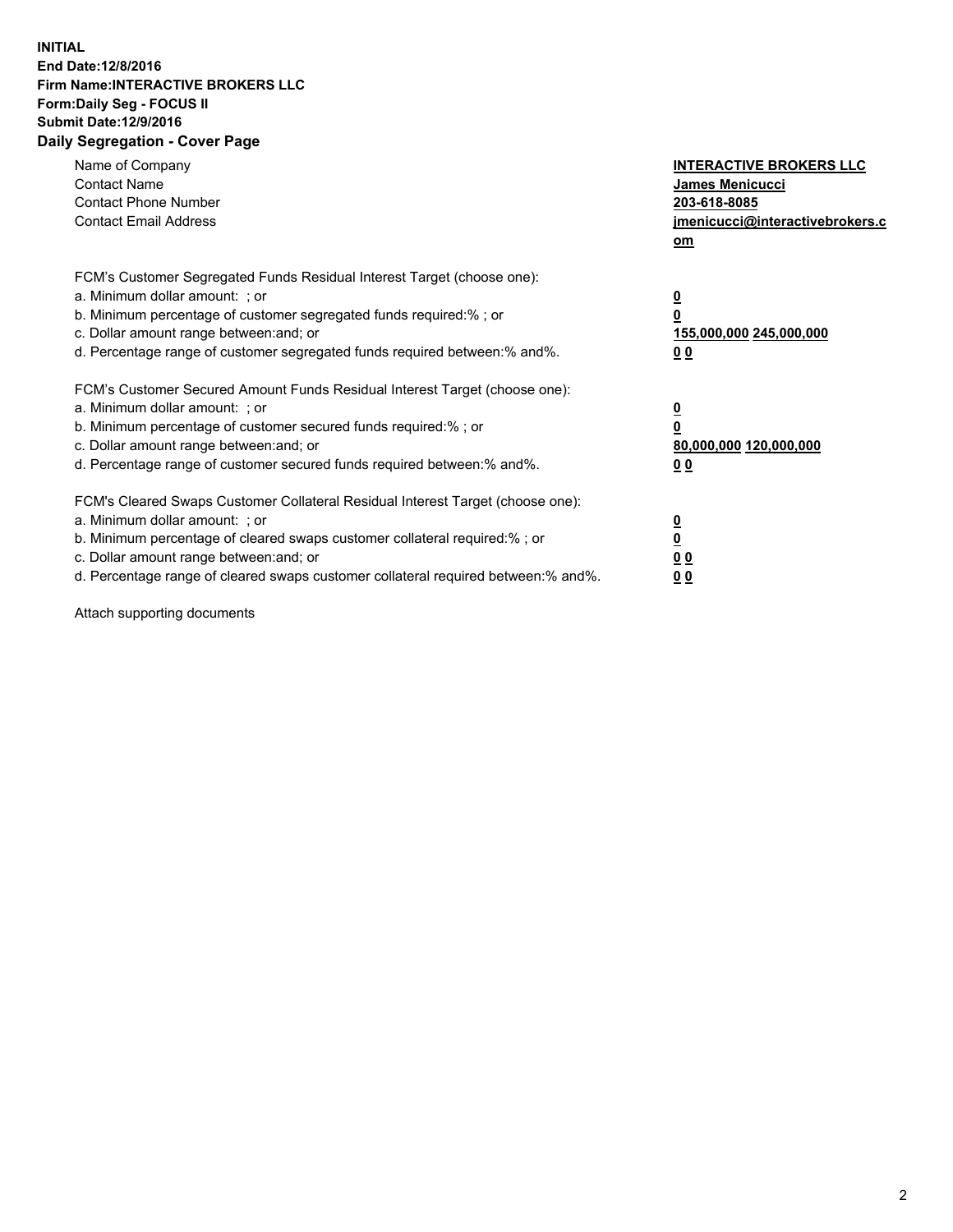## **INITIAL End Date:12/8/2016 Firm Name:INTERACTIVE BROKERS LLC Form:Daily Seg - FOCUS II Submit Date:12/9/2016 Daily Segregation - Secured Amounts**

|     | Daily Jegregation - Jeculed Aniounts                                                        |                                                    |
|-----|---------------------------------------------------------------------------------------------|----------------------------------------------------|
|     | Foreign Futures and Foreign Options Secured Amounts                                         |                                                    |
|     | Amount required to be set aside pursuant to law, rule or regulation of a foreign            | $0$ [7305]                                         |
|     | government or a rule of a self-regulatory organization authorized thereunder                |                                                    |
| 1.  | Net ledger balance - Foreign Futures and Foreign Option Trading - All Customers             |                                                    |
|     | A. Cash                                                                                     | 351,923,717 [7315]                                 |
|     | B. Securities (at market)                                                                   | 0 [7317]                                           |
| 2.  | Net unrealized profit (loss) in open futures contracts traded on a foreign board of trade   | 14,755,780 [7325]                                  |
| 3.  | Exchange traded options                                                                     |                                                    |
|     | a. Market value of open option contracts purchased on a foreign board of trade              | 266,513 [7335]                                     |
|     | b. Market value of open contracts granted (sold) on a foreign board of trade                | -83,846 [7337]                                     |
| 4.  | Net equity (deficit) (add lines 1.2. and 3.)                                                | 366,862,164 [7345]                                 |
| 5.  | Account liquidating to a deficit and account with a debit balances - gross amount           | 56,325 [7351]                                      |
|     | Less: amount offset by customer owned securities                                            | 0 [7352] 56,325 [7354]                             |
| 6.  | Amount required to be set aside as the secured amount - Net Liquidating Equity              | 366,918,489 [7355]                                 |
|     | Method (add lines 4 and 5)                                                                  |                                                    |
| 7.  | Greater of amount required to be set aside pursuant to foreign jurisdiction (above) or line | 366,918,489 [7360]                                 |
|     | 6.                                                                                          |                                                    |
|     | FUNDS DEPOSITED IN SEPARATE REGULATION 30.7 ACCOUNTS                                        |                                                    |
| 1.  | Cash in banks                                                                               |                                                    |
|     | A. Banks located in the United States                                                       | 2,000,000 [7500]                                   |
|     | B. Other banks qualified under Regulation 30.7                                              | 0 [7520] 2,000,000 [7530]                          |
| 2.  | Securities                                                                                  |                                                    |
|     | A. In safekeeping with banks located in the United States                                   | 414,615,412 [7540]                                 |
|     | B. In safekeeping with other banks qualified under Regulation 30.7                          | 0 [7560] 414,615,412 [7570]                        |
| 3.  | Equities with registered futures commission merchants                                       |                                                    |
|     | A. Cash                                                                                     | $0$ [7580]                                         |
|     | <b>B.</b> Securities                                                                        | $0$ [7590]                                         |
|     | C. Unrealized gain (loss) on open futures contracts                                         | $0$ [7600]                                         |
|     | D. Value of long option contracts                                                           | $0$ [7610]                                         |
|     | E. Value of short option contracts                                                          | 0 [7615] 0 [7620]                                  |
| 4.  | Amounts held by clearing organizations of foreign boards of trade                           |                                                    |
|     | A. Cash                                                                                     | $0$ [7640]                                         |
|     | <b>B.</b> Securities                                                                        | $0$ [7650]                                         |
|     | C. Amount due to (from) clearing organization - daily variation                             | $0$ [7660]                                         |
|     | D. Value of long option contracts                                                           | $0$ [7670]                                         |
|     | E. Value of short option contracts                                                          | 0 [7675] 0 [7680]                                  |
| 5.  | Amounts held by members of foreign boards of trade<br>A. Cash                               |                                                    |
|     | <b>B.</b> Securities                                                                        | 61,643,422 [7700]                                  |
|     |                                                                                             | $0$ [7710]                                         |
|     | C. Unrealized gain (loss) on open futures contracts<br>D. Value of long option contracts    | 9,935,122 [7720]                                   |
|     | E. Value of short option contracts                                                          | 266,512 [7730]<br>-83,846 [7735] 71,761,210 [7740] |
| 6.  | Amounts with other depositories designated by a foreign board of trade                      |                                                    |
| 7.  | Segregated funds on hand                                                                    | 0 [7760]<br>$0$ [7765]                             |
| 8.  | Total funds in separate section 30.7 accounts                                               | 488,376,622 [7770]                                 |
| 9.  | Excess (deficiency) Set Aside for Secured Amount (subtract line 7 Secured Statement         | 121,458,133 [7380]                                 |
|     | Page 1 from Line 8)                                                                         |                                                    |
| 10. | Management Target Amount for Excess funds in separate section 30.7 accounts                 | 80,000,000 [7780]                                  |
| 11. | Excess (deficiency) funds in separate 30.7 accounts over (under) Management Target          | 41,458,133 [7785]                                  |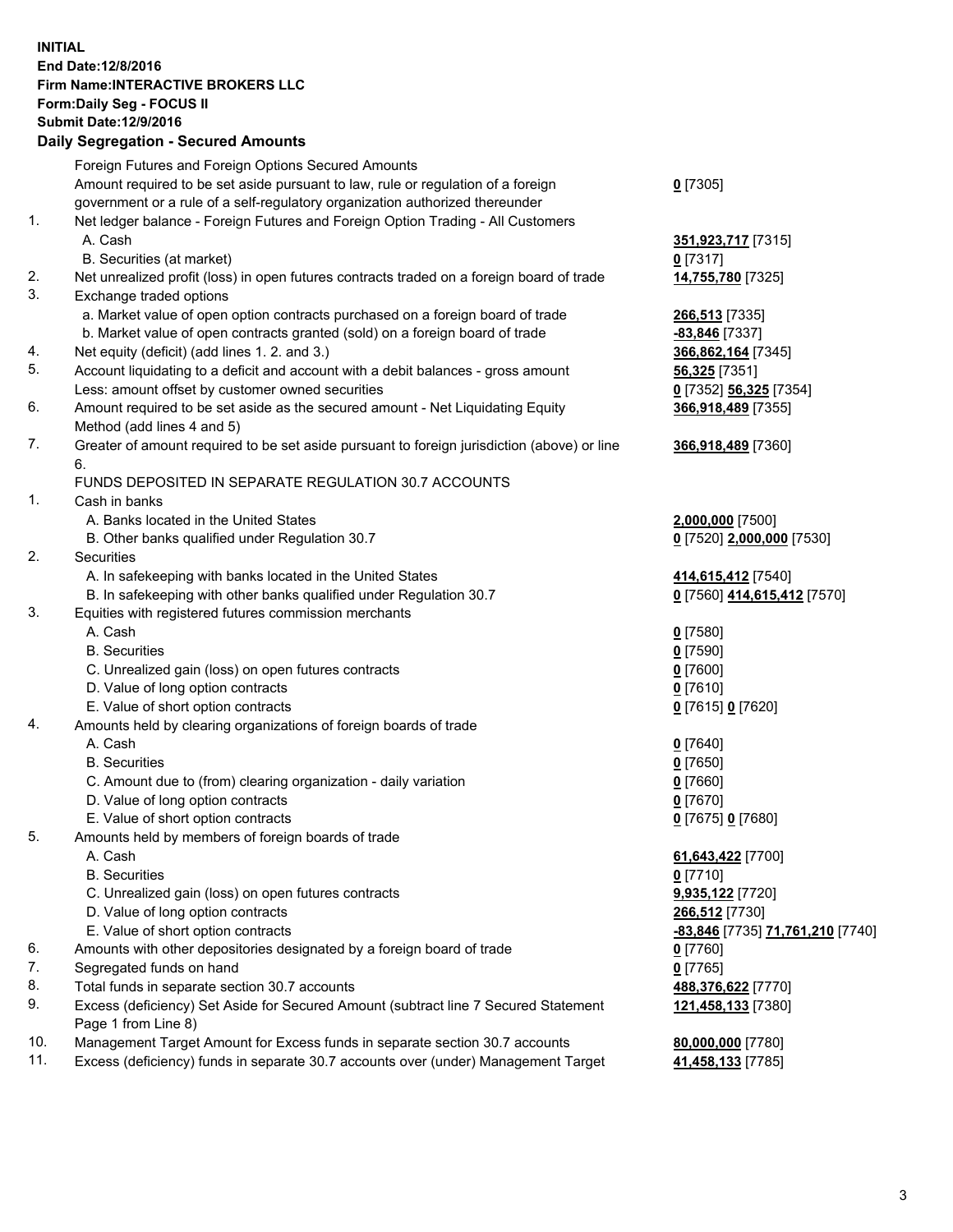**INITIAL End Date:12/8/2016 Firm Name:INTERACTIVE BROKERS LLC Form:Daily Seg - FOCUS II Submit Date:12/9/2016 Daily Segregation - Segregation Statement** SEGREGATION REQUIREMENTS(Section 4d(2) of the CEAct) 1. Net ledger balance A. Cash **3,272,467,954** [7010] B. Securities (at market) **0** [7020] 2. Net unrealized profit (loss) in open futures contracts traded on a contract market **-64,381,690** [7030] 3. Exchange traded options A. Add market value of open option contracts purchased on a contract market **115,187,568** [7032] B. Deduct market value of open option contracts granted (sold) on a contract market **-228,965,428** [7033] 4. Net equity (deficit) (add lines 1, 2 and 3) **3,094,308,404** [7040] 5. Accounts liquidating to a deficit and accounts with debit balances - gross amount **171,317** [7045] Less: amount offset by customer securities **0** [7047] **171,317** [7050] 6. Amount required to be segregated (add lines 4 and 5) **3,094,479,721** [7060] FUNDS IN SEGREGATED ACCOUNTS 7. Deposited in segregated funds bank accounts A. Cash **97,243,851** [7070] B. Securities representing investments of customers' funds (at market) **1,964,257,184** [7080] C. Securities held for particular customers or option customers in lieu of cash (at market) **0** [7090] 8. Margins on deposit with derivatives clearing organizations of contract markets A. Cash **19,984,901** [7100] B. Securities representing investments of customers' funds (at market) **1,352,214,896** [7110] C. Securities held for particular customers or option customers in lieu of cash (at market) **0** [7120] 9. Net settlement from (to) derivatives clearing organizations of contract markets **-3,885,223** [7130] 10. Exchange traded options A. Value of open long option contracts **115,202,307** [7132] B. Value of open short option contracts **-228,981,214** [7133] 11. Net equities with other FCMs A. Net liquidating equity **0** [7140] B. Securities representing investments of customers' funds (at market) **0** [7160] C. Securities held for particular customers or option customers in lieu of cash (at market) **0** [7170] 12. Segregated funds on hand **0** [7150] 13. Total amount in segregation (add lines 7 through 12) **3,316,036,702** [7180] 14. Excess (deficiency) funds in segregation (subtract line 6 from line 13) **221,556,981** [7190] 15. Management Target Amount for Excess funds in segregation **155,000,000** [7194] **66,556,981** [7198]

16. Excess (deficiency) funds in segregation over (under) Management Target Amount Excess